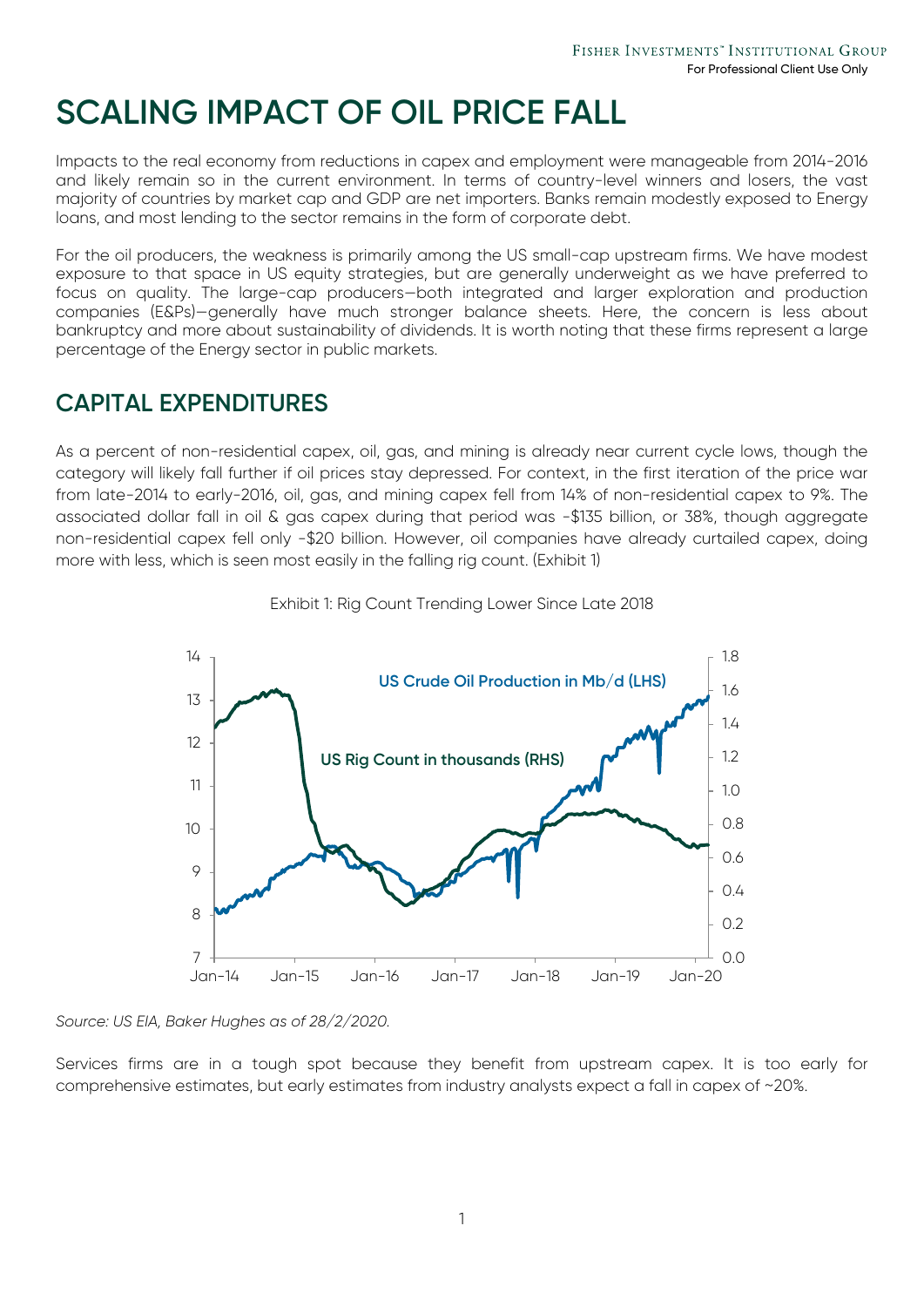#### **EMPLOYMENT**

Employment in oil & gas extraction as percent of non-farm payrolls is similarly near cycle lows. During the 2014-2016 period, employment in the space fell by 14,000 jobs. The low point was February 2018, in which 61,000 jobs were lost with in a 2 year period. In the same span, 8.3 million jobs for all other industries were created in aggregate. If the gains since the February 2018 lows were reversed from here, it would result in 16,000 jobs lost in oil & gas extraction. As seen in exhibit 2, the percentage of Oil & Gas jobs has been trending lower since late 2018.





#### **IMPACT TO BANKS**

Most banks have relatively small percentages of loans to the Energy sector. Of the money centre banks, JPM is highest at 2.8%; including mining, all are below 5%. Additionally, most large banks have significantly fewer Energy loans outstanding now vs. 2016, the last time this was a common concern.

|                                              | <b>JP Morgan</b> | <b>Bank of America Wells Fargo Citibank</b> |       |       |
|----------------------------------------------|------------------|---------------------------------------------|-------|-------|
| Energy Loans as % of<br><b>Total Loans</b>   | 2.8%             | 1.7%                                        | 14%   |       |
| Energy + Mining Loans<br>as % of Total Loans | 3.8%             | 4.4%                                        | 3.1%  | 4.5%  |
| Common Equity Tier 1                         |                  |                                             |       |       |
| Ratio                                        | 12.4%            | $11.2\%$                                    | 11.1% | 11.8% |
| Nonperforming Loan                           |                  |                                             |       |       |
| Ratio                                        | 0.33%            | 0.61%                                       | 0.65% | 0.57% |

Exhibit 3: US Money Centre Bank Energy Exposure

*Source: Company Financials as of 31/12/2019, JPM and HSBC figures are estimates based on adjusted wholesale loan exposures*

*Source: US Department of Labour as of 28/2/2020.*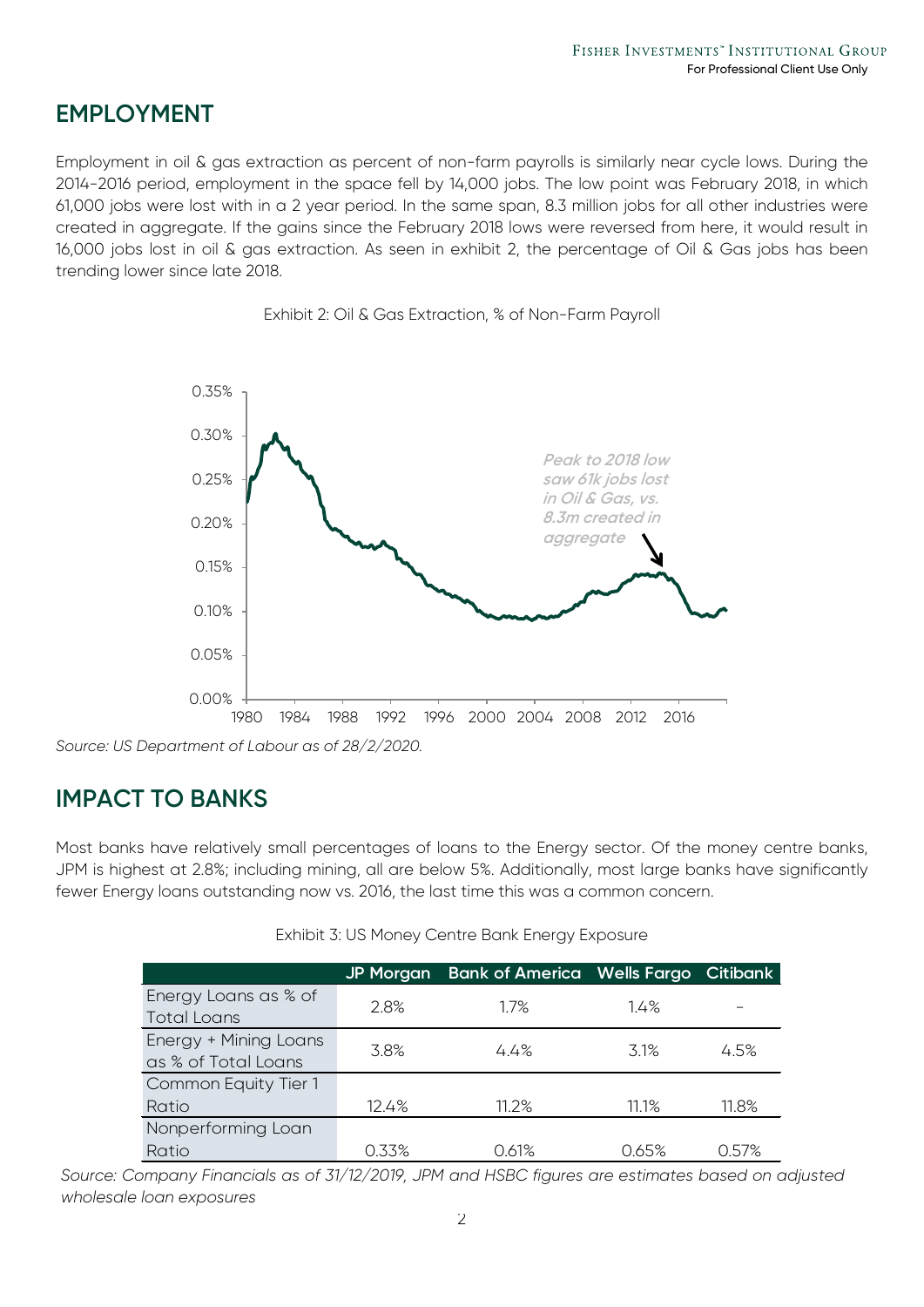### **IMPACT ON BROADER CREDIT MARKETS**

The majority of global Energy company debt is in the form of corporate bonds, both investment-grade and high-yield. Loans make up an estimated 23% of outstanding debt, however, this figure accounts only for loans that trade on a secondary market and thus is not inclusive of all loans on a bank balance sheet, some of which are not easily traceable. By rating, many current investment-grade (IG) bonds are likely on the verge of being downgraded to high-yield (HY) status. \$260 billion in IG debt is rated Baa1 to Baa3, and could see downgrades, which would tip the distribution to be majority high-yield.

|                 | Outstanding | Distribution |
|-----------------|-------------|--------------|
| <b>IG Bonds</b> |             |              |
| <b>HY Bonds</b> | \$149       | 20%          |
| Loans           | \$169       | 23%          |
| ntal            |             |              |

Exhibit 4: Global Energy Debt

*Source: FactSet Universal Screener, 09/03/2020, includes loans trading on a secondary market only.*

By maturity, a minimal amount of Energy bonds are due in the next few years.

Exhibit 5: Energy Bond by Maturity Year (\$M)

|       | Loans | <b>IG Bonds</b> | <b>HY Bonds</b> |
|-------|-------|-----------------|-----------------|
| 2020  | 11.4  | 16.3            | 7.5             |
| 2021  | 29.5  | 23.3            | 6.8             |
| 2022  | 28.3  | 35.5            | 15.7            |
| 2023  | 29.8  | 30.1            | 15.4            |
| 2024  | 25.6  | 31.9            | 16.0            |
| 2025  | 11.4  | 27.5            | 25.3            |
| >2025 | 33.5  | 262.6           |                 |

*Source: FactSet Universal Screener, 09/03/2020, includes loans trading on a secondary market only.*

With low money centre bank exposure to Energy loans, most energy debt being corporate bonds, and a benign maturity schedule over the next two years, systemic risk seems manageable and not meaningfully worse than in 2016. From a macro perspective, there is no reason to believe the financial weakness of US Energy firms poses a larger risk to US oil output—the most strained producers account for a modest percent of US production.

\**This material may also be found posted on the Fisher Investments Europe web-site at www.fisherinvestmentseurope.com. If your firm wishes to be removed from receiving these materials in the future or wishes to pay for this material, please contact Fisher Investments Europe.*